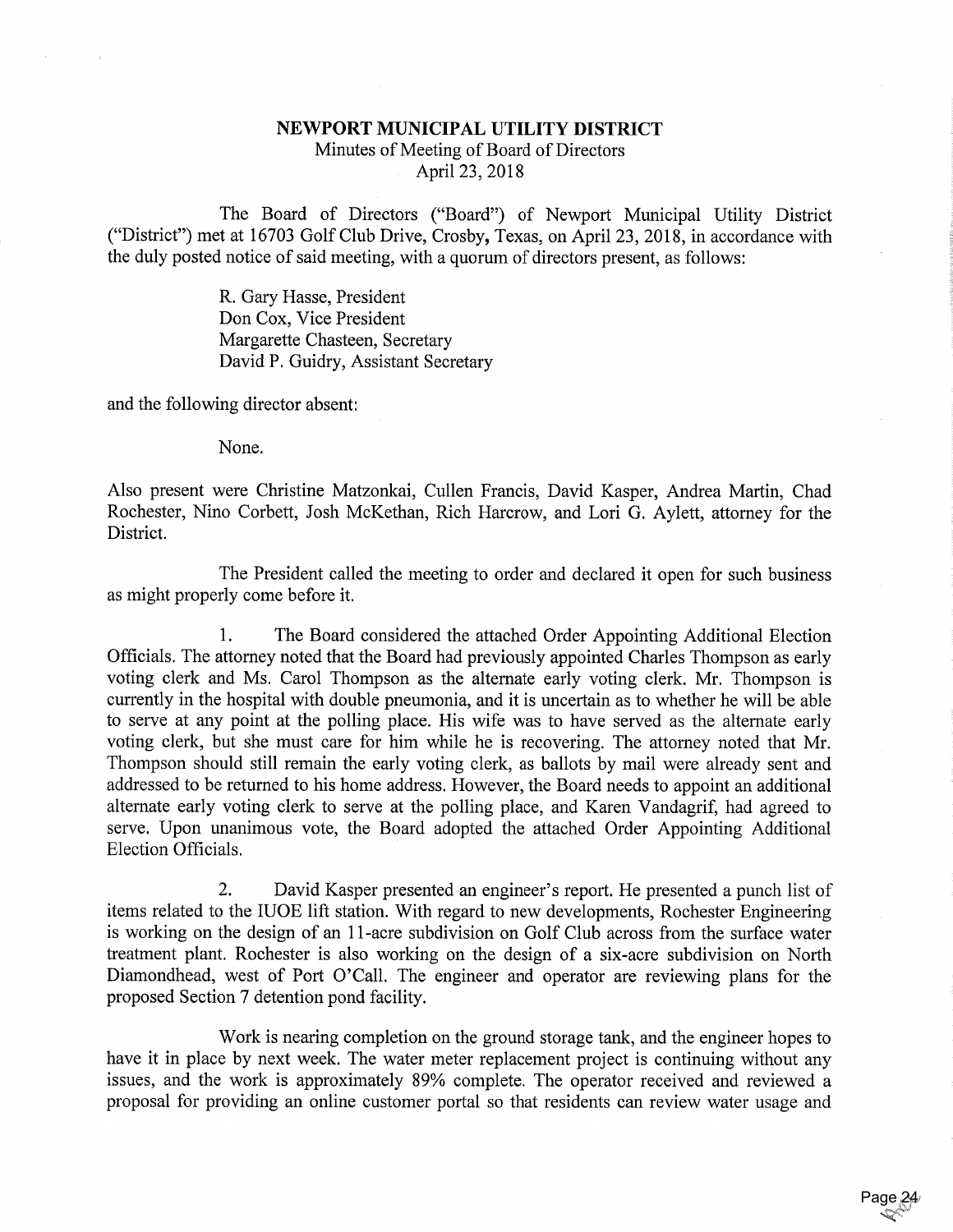bills. There is a one time cost of \$28,500 to set up the software and a recurring annual charge of about \$11,035 to maintain. Upon unanimous vote, the Board authorized the issuance of a change order to add the online billing module to the Aquametrics contract.

The engineer received seven bids for the 16-inch diameter water line crossing under Gum Gully. The bids were checked for mathematical errors and bid irregularities. The two apparent low bidders, G & A Boring and R & A Road Boring, were not considered by the engineer for award of the contract as they do not have the qualifications and expertise required to perform the work. A significant component of the project involves horizontal directional drilling across Gum Gully, and neither company had such experience. The engineer recommended award of the project to Alcott, Inc. dba TCH with a bid price of \$385,700.24. Upon unanimous vote, the Board approved award of the bid as recommended by the District engineer.

During the Gum Gully water line project, there will be some traffic disruption along North Diamondhead, so the directors will want to get the word out to the community when constmction is about to start. The District engineer will also notify the personnel at neighboring Newport Elementary School when the project is about to start.

Taylor Power Equipment is planning to deliver the generator in May, 2018. Discussion then turned to Water Well No. 2. The District engineer has requested a proposal from Weisinger, Inc to inspect and evaluate the well. David Kasper reported that the well runs, but there is an oil sheen and taste to the water. The hydropneumatic tank is also nonfunctional. The purpose of the inspection is to determine the cost and feasibility to return the water well to service, thereby eliminating the need to drill a new well at a different site. The District's bond capacity is getting low, and this could be a way to conserve money for other critical projects.

The engineer next discussed the actuator and valve replacement project at the surface water treatment plant. The TCEQ approved the District's request for emergency negotiation of a limited duration contract. The engineer instructed the contractor to proceed with the work and prepared a construction contract. The original quote received from the contractor did not provide a cost for the required performance and payment bonds. Addition of the required bonds increased the amount of the contract to \$225,950. Upon unanimous vote, the Board approved the increased contract amount.

The engineer discussed wastewater treatment plant planning. The District is at a major decision point in the planning efforts. Harris County Commissioner's Court enacted new requirements in December, 2017, which have significantly changed the District's expansion plans. To meet the new requirements, the District would have to elevate its buildings and controls three feet about the 500 year flood plain, which means the District would have to build an additional nine feet over the old requirements. In effect, the operations personnel will have to climb two stories to operate equipment and conduct lab tests. Harris County does not recognize the District's berm around the treatment plant as providing the required mitigation. David Kasper believes that the District's best option may be to increase the height of the levee. The Board may need a special meeting to discuss the FEMA mitigation projects. Christine Matzonkai stated that, according to representatives of FEMA, the District can take into account that this site had flooded in the past in making a cost benefit analysis. The attorney noted that Richard Morrison of her firm was spearheading FEMA projects. He has recommended that the District send out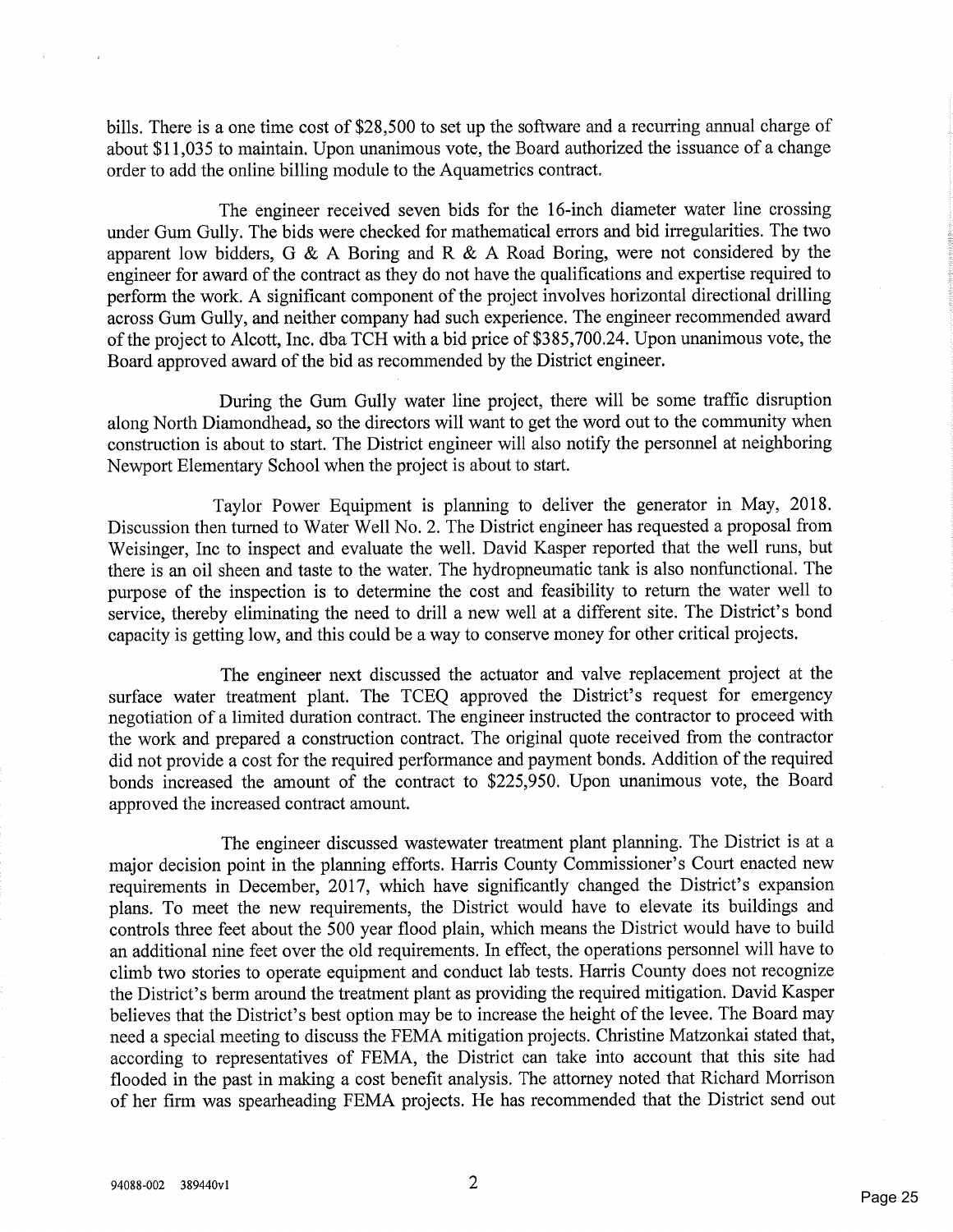requests for proposals for engineering firms that are experienced in FEMA 406 mitigation projects. The Board authorized the attorney to proceed as necessary so that the District can get second opinions and explore all options.

3. Andrea Martin presented the billing and collections report. Total current billing was \$974,892.54, while total current payments were \$310,683.21. The 30-day arrears stand at \$17,525.58. There were 31 new connections for the month of March, 28 of which were owners and three which were renters. Of those 10 were new homes, and 21 were preexisting. 12 accounts were finaled, and there were 73 vacancies.

4. The Board reviewed the operations report. The total water accountability was 98%. Pending and completed repairs were discussed as outlined on the report. A summary of the April walk-through was presented for the Board's review and consideration. Andrea Martin reported on the status of the District's insurance proceeds received to date. The District has received \$513,592.30. The Board reviewed the report of Aggressive Waste. One yellow tag was issued for non-compliant household waste, and 12 yellow tags were issued for noncompliant heavy trash.

Ms. Martin reported on two customer service inquiries. Ms. Misha Shimek wrote a letter requesting an adjustment as her usage was 70,000 gallons in October. The Board considered the facts and circumstances surrounding the request and upon unanimous vote, authorized an adjustment of the bill to the minimum. The second customer, Paula K. Miller, requested a suspension of service. The customer had a fire at their home. Usage was suspended, but the customer is continuing to get a minimum bill to keep the account open. The operator noted that the customer had a good payment history, and due to the extenuating circumstances, the Board authorized the meter to be turned off with no bill and no additional deposit.

Christine Matzonkai presented a damage inventory and agenda for each FEMA project.

The Board discussed a hydrant and valve maintenance program. The operator noted that while there was no state standard regarding their maintenance, it was good practice to have a routine hydrant and valve maintenance program. The Board instructed the operator to obtain prices for establishing a hydrant and valve maintenance program for inclusion in the budget.

After full discussion, upon unanimous vote, the Board approved the operations and engineering matters as presented.

5. The Board approved the parks and recreational facilities report.

6. The Board discussed reimbursement agreements for the District and the Defined Area with Newport Pointe and a Developer Reimbursement and Utility Commitment with Rochester Enterprises for 5.21 acres. The attorney explained that the District had an annexation agreement with Newport Pointe, and a condition of that agreement was that the District would enter into a reimbursement agreement. In addition, the Board is previously committed to using the existing Newport bond authority to reimburse Newport Pointe for certain water and sewer facilities that will extend to reach the Defined Area tract.